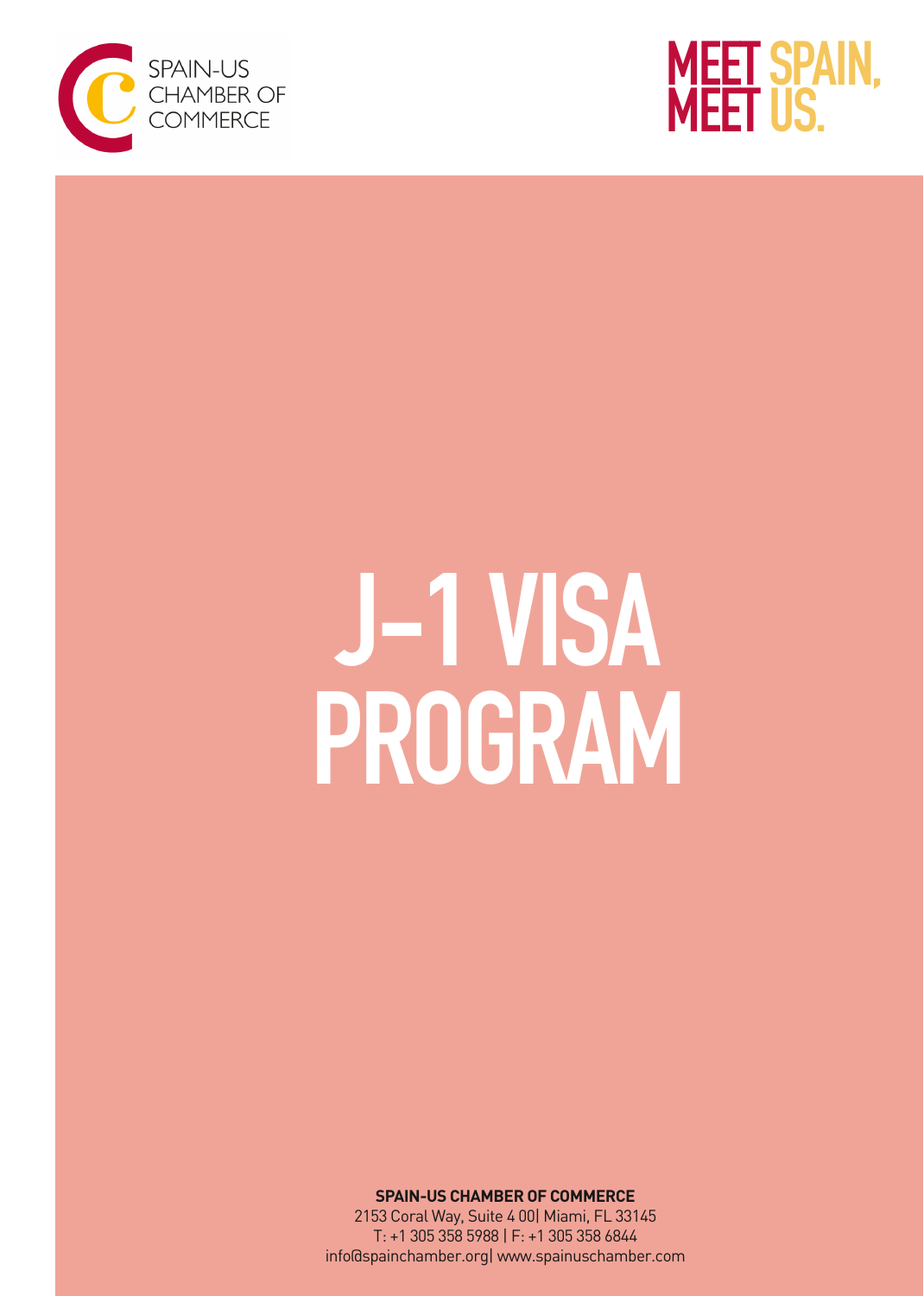



# THE SPAIN-US CHAMBER OF COMMERCE

The "J1 VISA PROGRAM" from the Spain-Us Chamber of Commerce in Miami aims to promote the international experience of young professionals and university students.

Through this program participants are given direct contact with techniques and methodologies of companies located in the United States, with the possibility of receiving valuable international professional training and promoting the exchange and knowledge of skills.

## PROFESSIONAL EXPERIENCE

In order to participate in this program, it is necessary that those interested apply for a J1 visa, a non-immigrant visa modality. This visa is intended for newly graduated university students and young professionals so they can engage in a training period and a cultural exchange program.

This type of visa requires the acceptance of a resident company in the United States that offers internships and a nonprofit entity like the Spain-US Chamber of Commerce, which acts as a sponsor.

The main purpose of the sponsor is to sponsor the DS-2019 eligibility certificate, an official document from the United States Department of State that can only be processed by entities authorized to do so. This certificate is processed based on the information of the company and the participant.

# PROGRAM MODALITIES



This modality of the program is aimed at university students who will finish their studies in the current year, with more than 80% of the subjects studied and passed, and for newly graduated university students with less than one year of professional experience. The minimum duration for an internship is 6 weeks and the maximum is 12 months.



The training program is aimed at professionals with university degrees whose professional experience exceeds one year. If the participant is a non-university professional, they must have a professional career between 5-10 years. The minimum duration of this program modality is 6 weeks and the maximum is 18 months.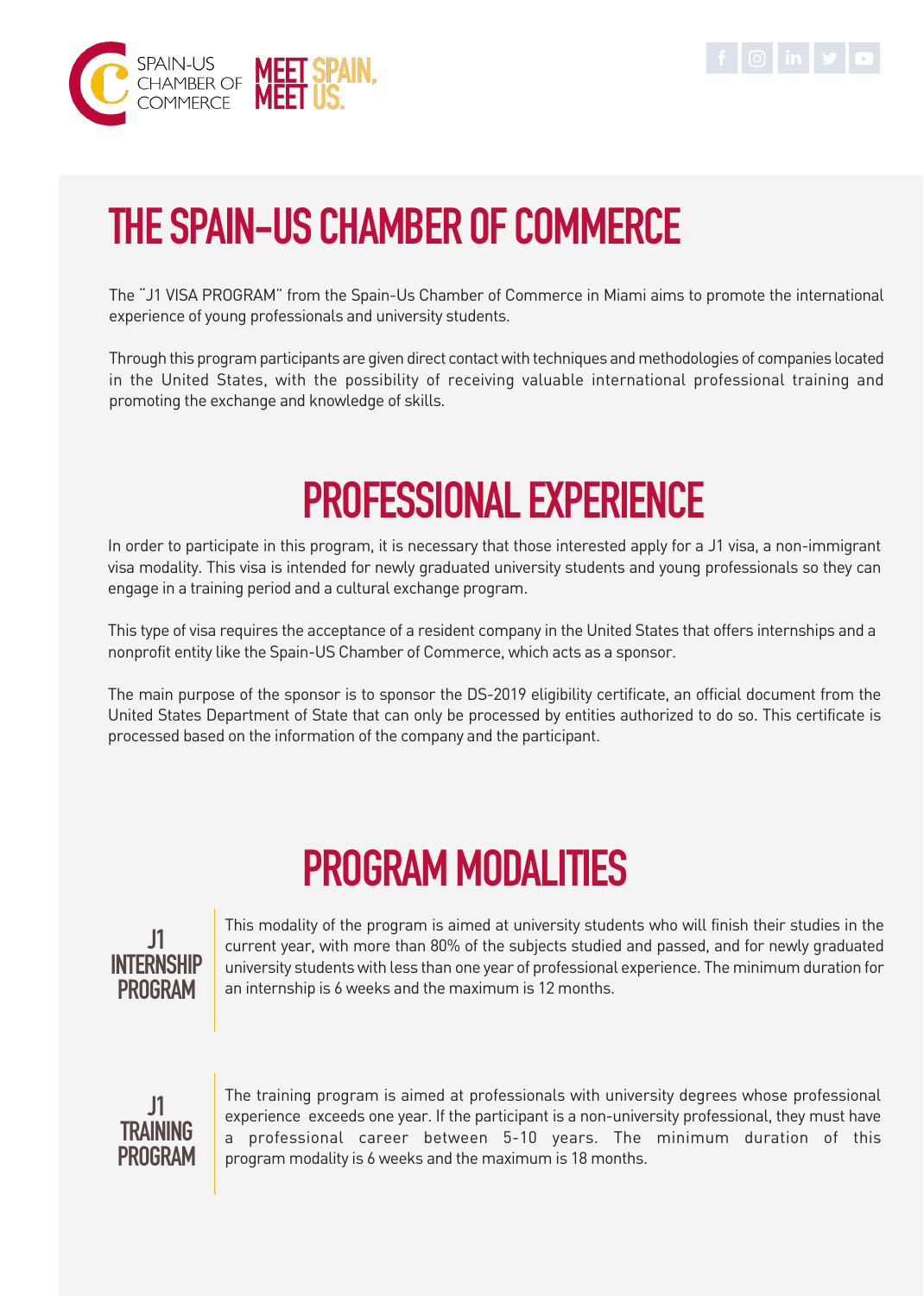



## **REQUIREMENTS**

1. Demonstrate that he/she was admitted into an accredited exchange program by the United States Government using the form DS-2019 in which the program number sent by the responsible organization appears, as well as the assigned SEVIS electronic number to each exchange visitor. Exchange visas will not be granted without the DS-2019 form.

2. Pay the corresponding SEVIS and VISA fees.

- 3. Complete the DS-160 non-immigrant form.
- 4. Present your valid passport.
- 5. Obtain medical insurance.
- 6. No Visa refusal reasons are found.

7. Prove that you have sufficient funds to cover all expenses during your stay in the United States or prove that the funds will be provided by the sponsoring organization in the form of a scholarship or financial compensation.

8. Demonstrate sufficient academic preparation to participate in the corresponding program, including knowledge of English, or that the exchange program is designed to accommodate participants who do not speak it.

9. All other requirements that the United States Embassy of the country where the visa is requested deems necessary, such as a personal interview.

The J1 Visa is not a work visa, which is why the company is not obliged to provide the participant with financial compensation. It is up to the company to decide the financial compensation that the participant will receive, if they decide to not provide it or it does not reach \$1,600 monthly, the participant must justify that he/she has sufficient funds to cover that amount by completing and delivering a Financial Statement, filled out and signed by the bank and a Letter of Guarantee, signed by the person who will provide the funds.

### PROGRAM COST

The cost for the J1 VISA PROGRAM of the Spain-Us Chamber of Commerce in Miami is \$2,000 for members and \$3,500 for non-members. This cost may be born by the host company or by the beneficiary of the program, this will depend on the agreement between both parties.

- 1. Issuance of the DS-2019 Certificate.
- 2. Sending the necessary documentation to process the J1 Visa.

#### 3. Assistance and advice.

#### **SERVICES INCLUDED**

- 4. Follow-up during the internship period.
- 5. Online guidance before arrival in the United States.
- 6. Site visit and evaluation of the company if necessary.

**SERVICES** NO **INCLUDED** 

- 1. SEVIS rate (mandatory for all participants). 2. Search of the company for the realization of the practices.
- 3. J1 Visa expenses paid at the American Embassy.
- 4. Airline Ticket.
	- 5. Health Insurance.
	- 6. Accomodation, compensation or any type of personal expense.